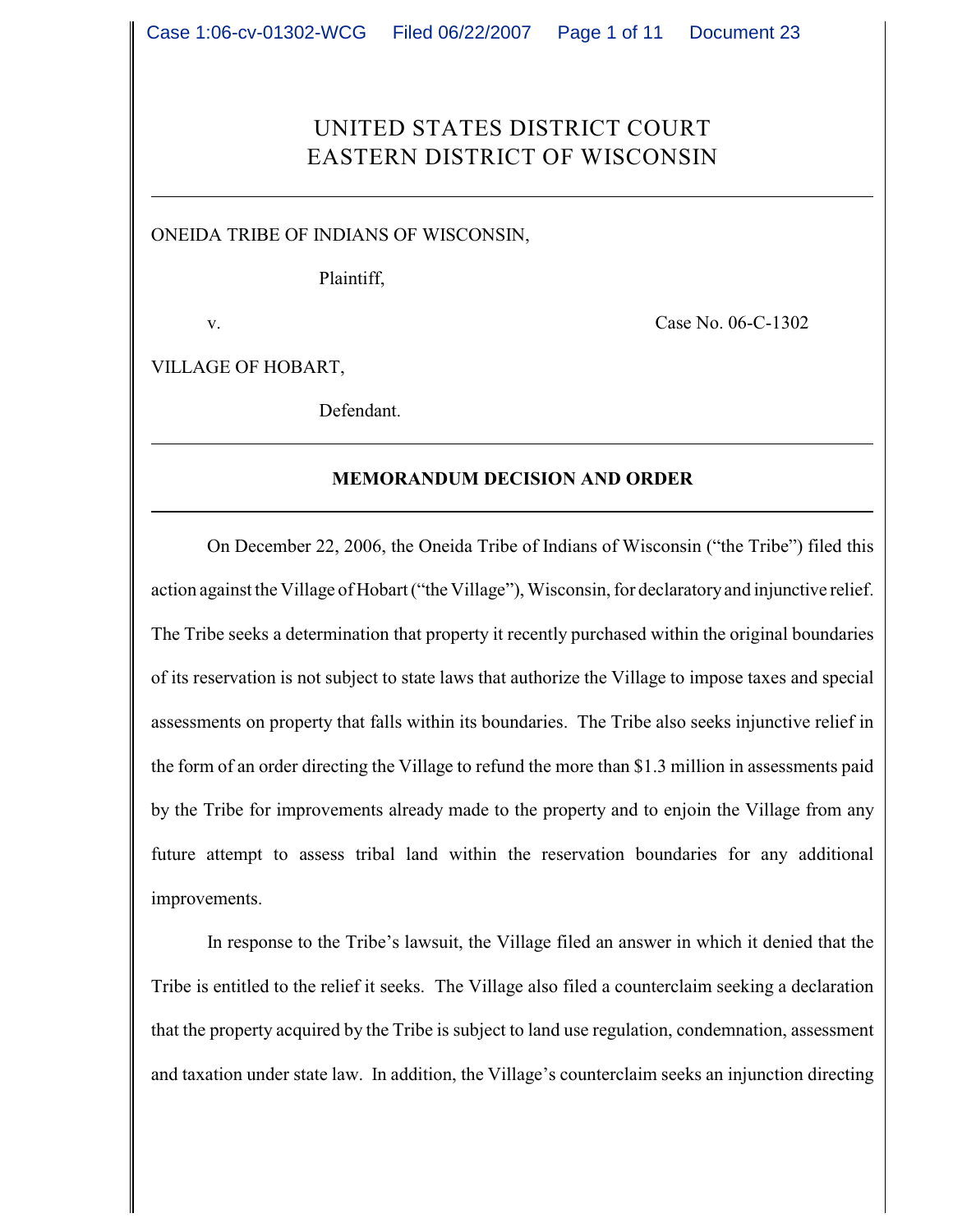the Tribe to pay all unpaid taxes and assessments relating to the property, which for calendar year 2006 are alleged to amount to more than \$200,000.

The case is presently before the Court on the Tribe's motion to dismiss the Village's counterclaim pursuant to Rule 12(b)(1) of the Federal Rules of Civil Procedure on the ground that the Court lacks subject matter jurisdiction over the counterclaim because the Tribe is immune from suit. For the reasons set forth below, the Tribe's motion will be granted in part and denied in part.

#### **BACKGROUND**

The Oneida Tribe of Indians of Wisconsin is a federally-recognized Indian tribe exercising powers of self-governance and governmental jurisdiction over the Oneida Reservation. (Hughes Decl. ¶2.) The Village of Hobart is a municipal corporation located in whole or in part within the original boundaries of the Oneida Reservation. In 1984, the Village designated approximately 490 acres of land in the southeast portion of the Village for an industrial park. In the years that followed, the Village authorized several projects to add infrastructure to the industrial park, including sewer, water, and gas lines, and roadways. (Compl. ¶ 19.) In separate transactions in 2000 and 2001, the Tribe purchased approximately 372 acres of the 490 acres of the area the Village had designated as an industrial park. (Compl. ¶ 19-21.) Shortly thereafter, the Village passed a resolution to extend one of the streets in the industrial park, O'Hare Boulevard, through the Tribe's newly acquired property. The project, known as the O'Hare Boulevard Project, called for the extension of the road, along with sewer, water, curb and gutter, street lights and electric lines, and was to be paid by special assessments on the properties deemed benefitted by the Village. (Compl. ¶ 22.) The Tribe objected to the project and informed the Village of its objection. (*Id.* ¶ 27.) Despite the Tribe's objection, the Village went ahead with the project and has collected over \$1.3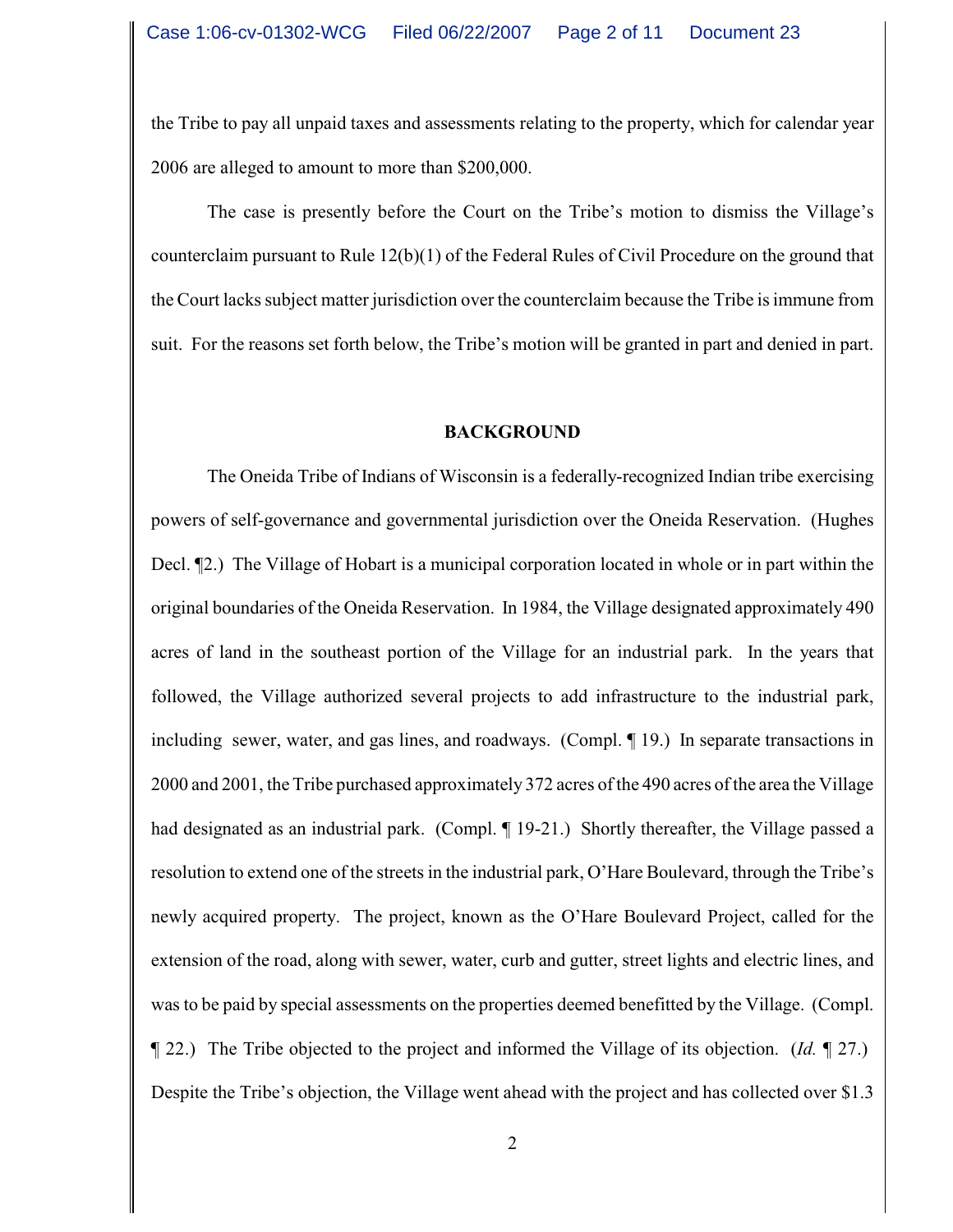million in special assessments from the Tribe for the O'Hare Boulevard Project since 2001. (*Id.*  $\P$  29.)

In 2006, the Tribe purchased an additional 17.4 acres of property, known as the Forest Road Property, within the boundaries of its reservation in northern Hobart. The previous owner of the Forest Road Property had discussed with the Village a possible residential development involving seventeen residential lots and an extension of water and sewer lines through the property. (*Id*. ¶ 35.) Following its purchase of the Forest Road Property, however, the Tribe notified the Village that it did not intend to develop it. Despite the changes in ownership and intended use of the property, the Village has announced plans to initiate condemnation proceedings to obtain easements over the Forest Road Property for water and sewer upgrades. It was apparently at that point that the Tribe commenced this action.

## **ANALYSIS**

Indian tribes in the United States enjoy the common-law immunity from suit traditionally afforded to sovereign powers. *Santa Clara Pueblo v. Martinez*, 436 U.S. 49, 58 (1978). Sovereign immunity bars not only lawsuits seeking money damages from an Indian tribe, but also claims for declaratory and injunctive relief. *Id.* Suits against Indian tribes are thus barred by sovereign immunity absent a clear waiver by the tribe or congressional abrogation. *Id.*; *Oklahoma Tax Comm'n v. Citizen Band Potawatomi Indian Tribe of Okla.*, 498 U.S. 505, 509 (1991). The Tribe argues that because it has not waived its sovereign immunity, and Congress has not abrogated it, the Village's counterclaim must be dismissed.

The Village does not dispute the Tribe's assertion that as a federally-recognized Indian tribe, it is, in general, immune from suit. Likewise, the Village does not claim that it has received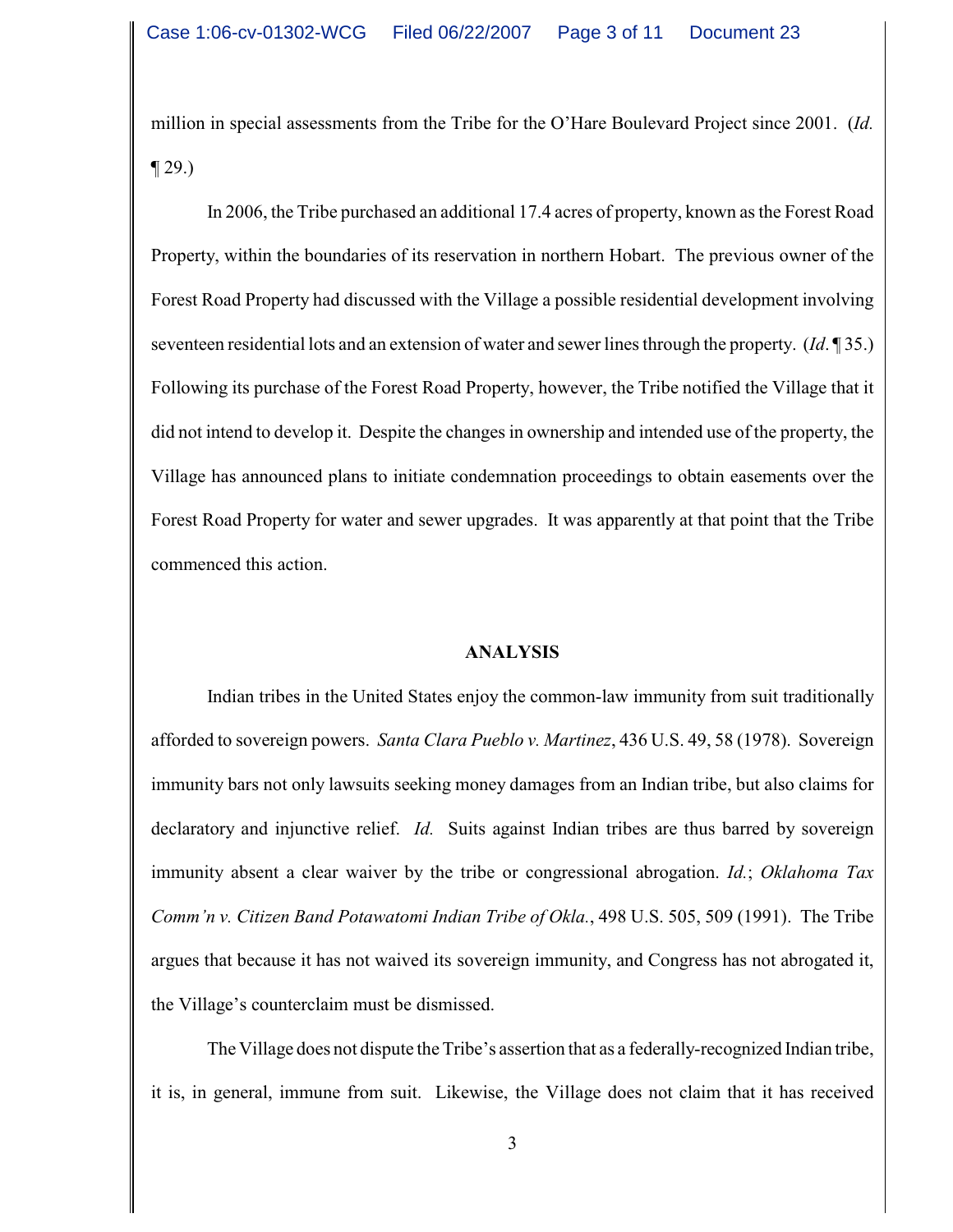Congressional authorization to assert its counterclaim against the Tribe. Instead, the Village argues that the Tribe has waived its immunity to the Village's counterclaim by filing its own action against the Village. More specifically, the Village argues that under the doctrine of recoupment, the Tribe has waived its immunity from counterclaims that arise out of the same transaction or occurrence that is the subject matter of the action brought by the Tribe. Since its counterclaim arises out of the same subject matter as the Tribe's action and seeks relief that is similar in kind and nature, the Village contends that the Tribe has waived its immunity to this limited extent and its motion to dismiss should be denied.

The doctrine of recoupment on which the Village relies is essentially an equitable doctrine that allows a party to assert a claim that is otherwise barred as a set-off against a claim brought by the opposing party. The doctrine appears to have its origin in *United States v. Bull*, 295 U.S. 247 (1935), a tax case in which the executor of an estate was allowed to assert a claim that he had overpaid the estate tax as a set-off in an action challenging the government's income tax deficiency claim against the estate, even though the estate's overpayment claim was barred by the statute of limitations. Under the facts of the case, the Court held that recoupment of the overpayment was "in the nature of a defense arising out of some feature of the transaction upon which the plaintiff's action is grounded. Such a defense is never barred by the statute of limitations so long as the main action itself is timely." *Id.* at 262.

Several courts, most notably, the Tenth Circuit, have held that the doctrine of recoupment can also operate as a limited waiver of tribal sovereign immunity in cases where an Indian tribe sues another party. In *Berrey v. Asarco, Inc.*, 439 F.3d 636 (10th Cir. 2006), for example, the court held that tribal sovereign immunity was not a bar to a counterclaim for common-law contribution and indemnity in an action brought by an Indian tribe to recover damages from a mining company for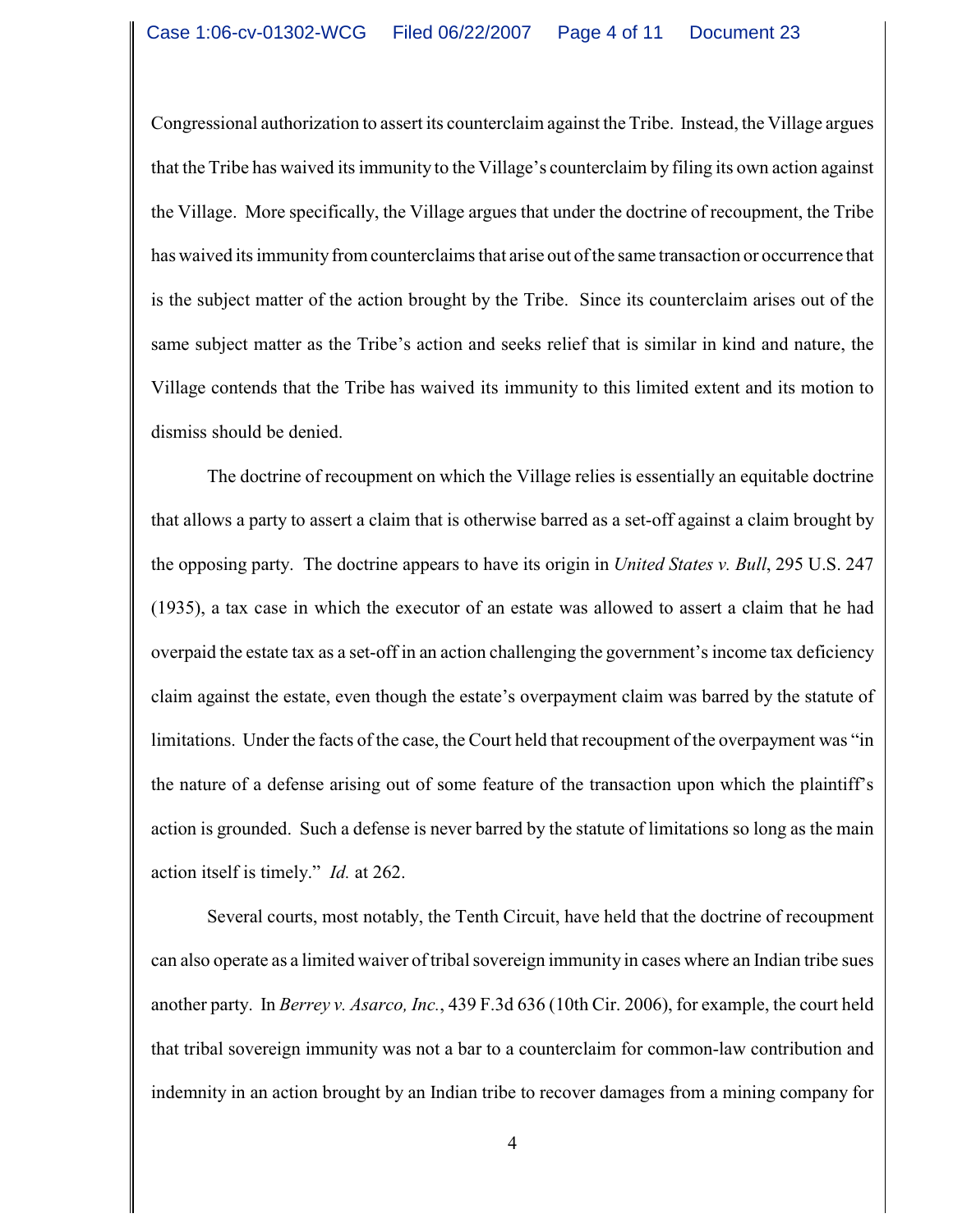environmental contamination of its lands. The defendant mining company claimed that the Tribe had participated in the activities that allegedly caused the contamination by selling the debris from the mining processes for use as road base, surface material and railroad ballast and, thus, should share in any liability it had. *Id.* at 640. Relying on *United States v. Bull*, and its previous decision in *Jicarilla Apache Tribe of Mescalero Reservation v. Andrus*, 687 F.2d 1324 (10th Cir. 1982), the court held that "when the sovereign sues it waives immunity as to claims of the defendant which assert matters in recoupment-arising out of the same transaction or occurrence which is the subject matter of the government's suit, and to the extent of defeating the government's claim but not to the extent of a judgment against the government which is affirmative in the sense of involving relief different in kind or nature to that sought by the government or in the sense of exceeding the amount of the government's claims." 439 F.3d 644.

The *Berrey* court adopted a three-prong test to determine whether a defendant's claim constituted a claim of recoupment. A claim of recoupment must "(1) arise from the same transaction or occurrence as the plaintiff's suit; (2) seek relief of the same kind or nature as the plaintiff's suit; and (3) seek an amount not in excess of the plaintiff's claim." *Id.* at 645. The mining company's claims for contribution and indemnity, the *Berrey* court concluded, met this test. They arose out of the same transaction or occurrence and, like the Tribe's claims, sought monetary relief. Finally, as to the third prong of the test, the court noted that the claims did not seek an amount in excess of the Tribe's claim, since "[c]laims for contribution and indemnity, by their very nature, are limited to the amount of any judgment in favor of the injured party." *Id.* at 646. The court therefore concluded that the defendant's counterclaims were not barred by sovereign immunity.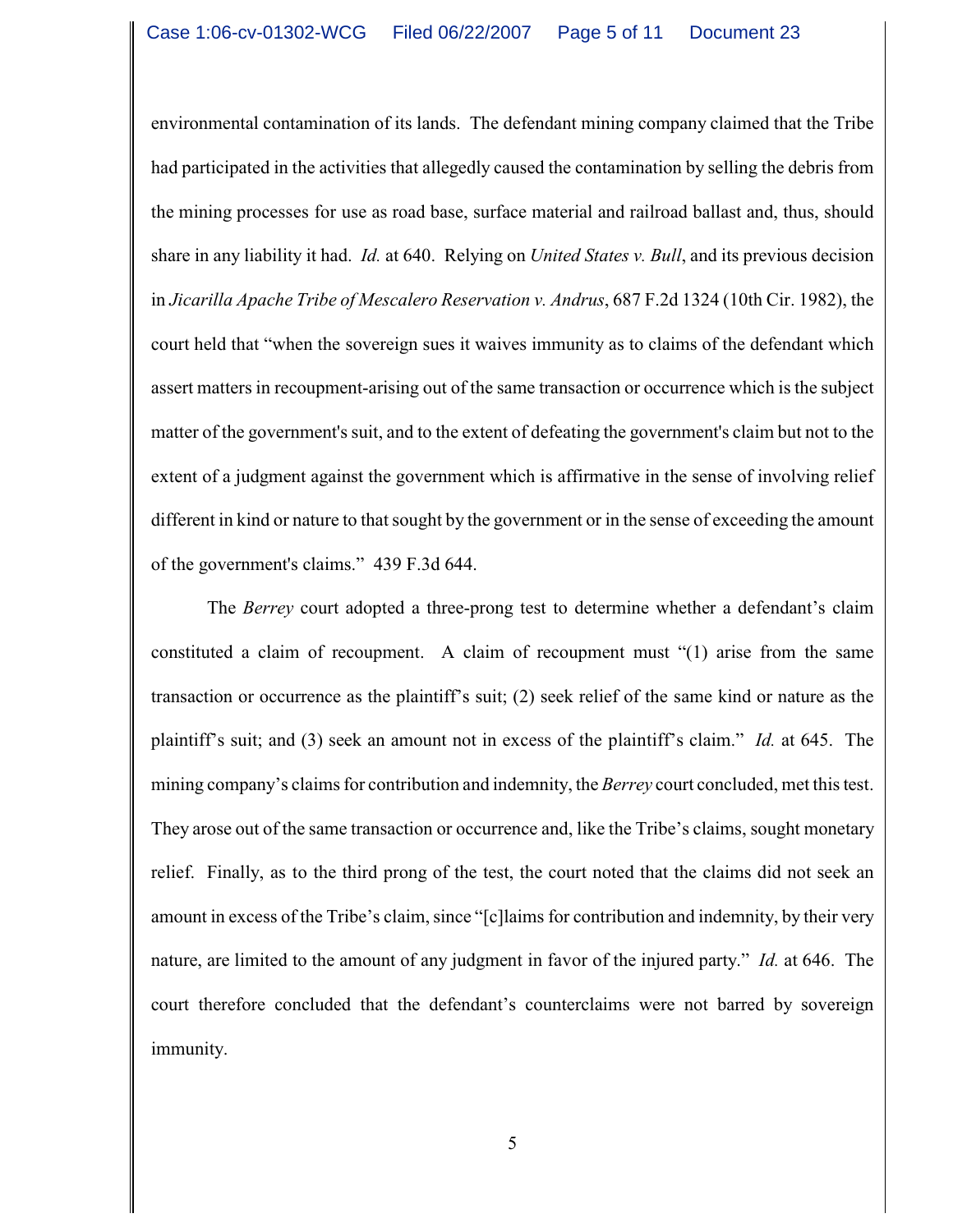The doctrine of recoupment has also been applied to overcome the defense of tribal sovereign immunity by the Eighth Circuit. In *Rosebud Sioux Tribe v. Val-U Constr. Co. of South Dakota, Inc.*, 50 F.3d 560 (8th Cir. 1995), the court held that a defendant contractor was not barred from asserting a counterclaim for breach of contract in a lawsuit commenced by the Tribe for breach of the same contract. "When a tribe brings a lawsuit," the court noted, "it does not waive immunity for counterclaims . . . . except for matters asserted in recoupment." *Id.* at 562 (citations omitted). Citing the Tenth Circuit's decision in *Jicarilla*, the court continued, "[r]ecoupment is a defensive action that operates to diminish the plaintiff's recovery rather than to assert affirmative relief." *Id.*

Several district courts have also recognized the doctrine of recoupment as an exception to the bar otherwise created by sovereign immunity. *See Wyandotte Nation v. Kansas City*, 200 F. Supp.2d 1279, 1285 (D.Kan. 2002) ("Equitable recoupment is an exception to the doctrine of sovereign immunity which recognizes that by bringing a claim, a state or tribe necessarily waives immunity for matters 'arising out of the same transaction or occurrence' which is the subject matter of the suit, to the extent the counterclaims do not seek relief 'different in kind or nature' or 'exceeding the amount' of the relief sought by the state or tribe.") (quoting *Jicarilla*, 687 F.2d at 1344); *Oneida Nation of New York v. New York*, 194 F. Supp.2d 104, 136 (N.D. N.Y. 2002) ("However, it is well established that when the United States or an Indian tribe initiates a lawsuit, a defendant may assert counterclaims that sound in recoupment even absent a statutory waiver of immunity."); *Canadian St. Regis Band of Mohawk Indians ex rel. Francis v. New York*, 278 F. Supp.2d 313, 359 (N.D. N.Y. 2003) (same). And while the doctrine of recoupment, as originally applied, operated to allow a defendant to off-set his liability on the plaintiff's claim by the amount of his otherwise barred claim, *see, e.g. Bull*, 295 U.S. at 700-01, several cases have also applied the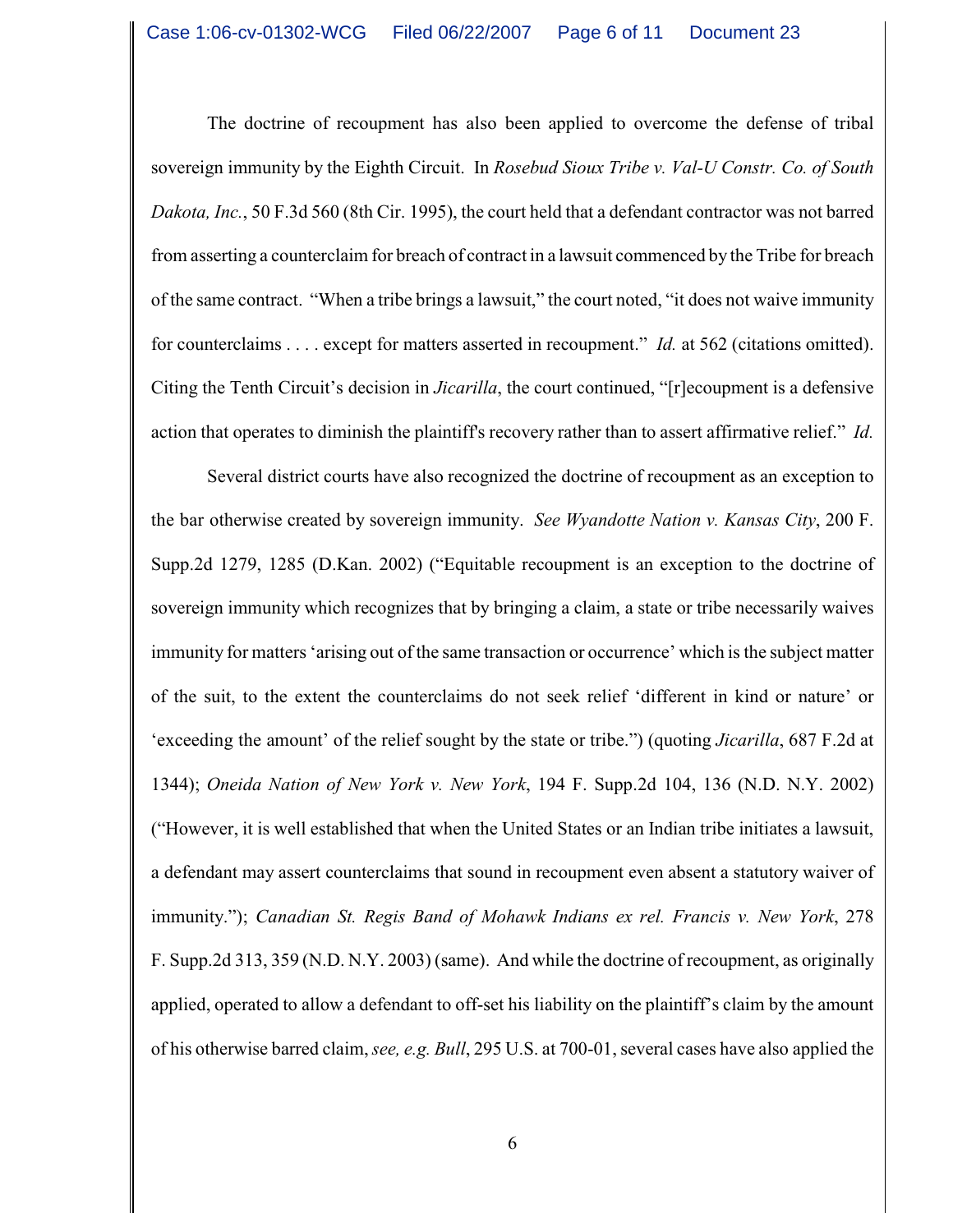doctrine to allow counterclaims for declaratory relief. *See Wyandotte*, 200 F. Supp.2d at 1285; and *Oneida Nation,* 194 F. Supp.2d at 137.

It is in both ways that the Village argues the doctrine applies here. The Village contends that by seeking declaratory relief, the Tribe has waived its immunity to the Villages's claim for declaratory relief regarding the same matter. And by seeking injunctive relief directing the Village to reimburse the Tribe for previously paid assessments and to cease efforts to assess tribal property in the future, the Tribe has waived its immunity to the Village's claim for past and future assessments. Thus, the Village concludes, neither claim is barred and the Tribe's motion to dismiss should therefore be denied.

The Tribe, on the other hand, denies that it has waived its immunity as to either claim. It notes that in *Oklahoma Tax Commission v. Citizen Band Potawatomi Indian Tribe of Oklahoma*, the Supreme Court explicitly rejected the argument that by filing a lawsuit an Indian tribe waives its immunity to potential counterclaims of the defendant. In *Citizen Band Potawatomi*, the Tribe filed suit to enjoin the assessment of the State's tax on sale of cigarettes on tribal land. The State counterclaimed seeking to enforce its \$2.7 million claim against the Tribe for taxes due on past sales and to enjoin the Potawatomis from selling cigarettes in the future without collecting and remitting state taxes on those sales. The State argued that to the extent its counterclaim was compulsory, the Tribe waived its immunity by seeking an injunction against the assessment. Noting that it had rejected the same contention over a half-century earlier in *United States v. United States Fidelity & Guaranty Co.*, 309 U.S. 506, 511-512 (1940), the Court stated "a tribe does not waive its sovereign immunity from actions that could not otherwise be brought against it merely because those actions were pleaded in a counterclaim to an action filed by the tribe." *Id.* at 509. The Tribe argues here that *Citizen Band* constitutes an explicit rejection of the recoupment doctrine. Thus,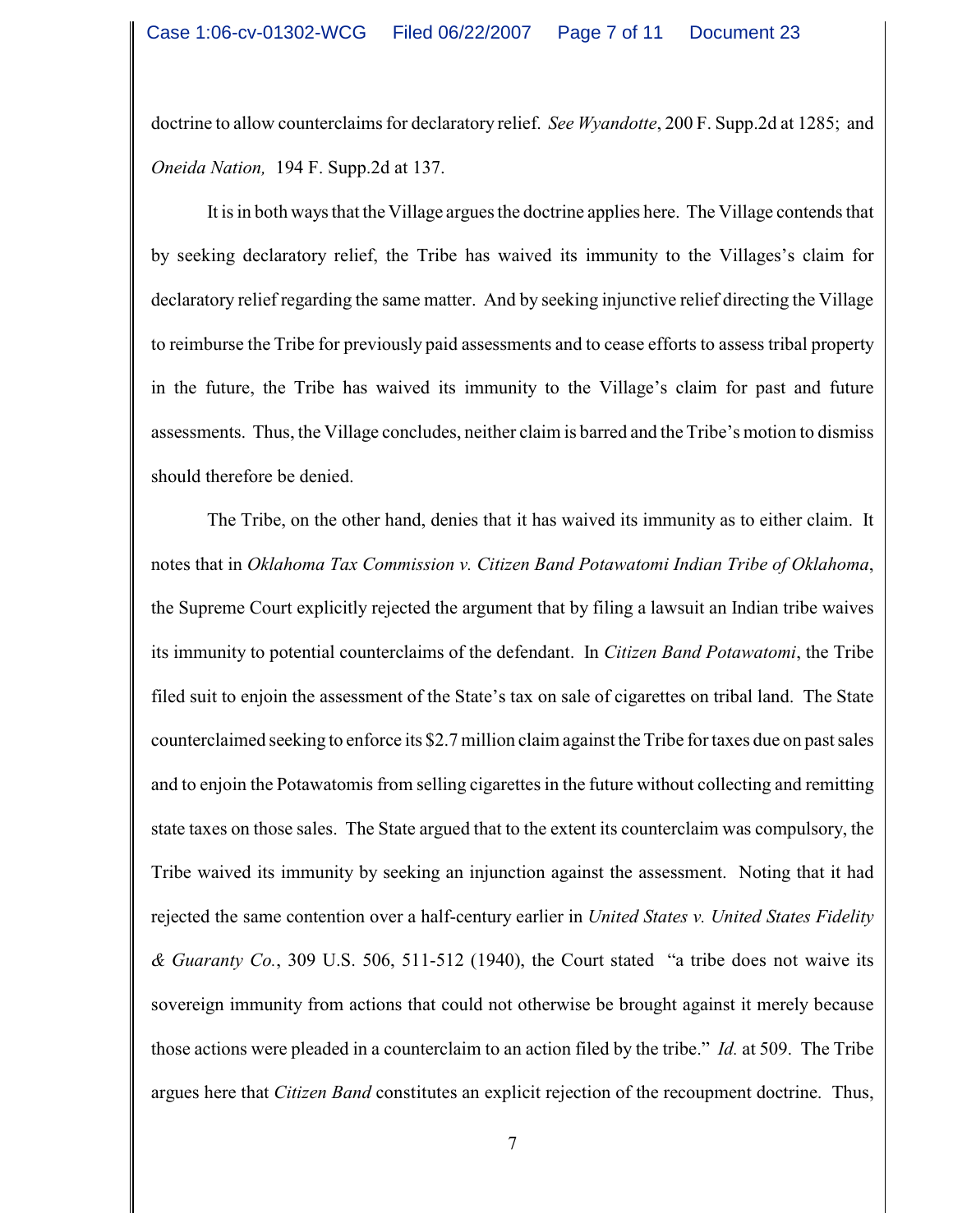it contends, the Village's reliance on that doctrine is fatally flawed. In light of *Citizen Band* and in the absence of any Seventh Circuit authority on the issue, the Tribe argues that reliance on the doctrine of recoupment to overcome its defense of sovereign immunity would be clear error.

Alternatively, the Tribe argues that even if this Court were to conclude that the doctrine of recoupment constitutes a lawful exception to the defense of sovereign immunity, it has no application to the Village's claim for injunctive relief. The Village's request for an order directing the Tribe to pay overdue assessments, the Tribe notes, does not constitute a recoupment claim but is instead indistinguishable from Oklahoma's attempt to collect its cigarette sales tax assessment for past sales in *Citizen Band*. Unlike the overpayment of taxes in *United States v. Bull* or the contribution claim in *Berry*, the Village's claim for overdue assessments would not simply off-set the amount due and owing on the Tribe's claim. Instead, it constitutes a separate and independent claim for affirmative relief in favor of the Village. The Tribe thus argues that even if the doctrine of recoupment could overcome tribal immunity, it has no application to the Village's claim for injunctive relief.

The Court finds persuasive the Tribe's alternative argument with respect to the Village's claim for injunctive relief, which is really a claim for money damages. Whether or not the doctrine of recoupment is a lawful exception to tribal immunity, the Village's claim for the unpaid assessments on the Tribe's property does not fit within that exception as other court's have defined it. It is not a set-off against the claim that the Tribe has asserted against the Village. If the Village prevails on its claim that the tribal property at issue is subject to assessment for taxes and improvements, the Tribe's request for reimbursement of the \$1.3 million it has paid in special assessments will be denied and the Village will owe the Tribe nothing. Were the Village's counterclaim for injunctive relief to remain in the case, the Village would then be entitled to a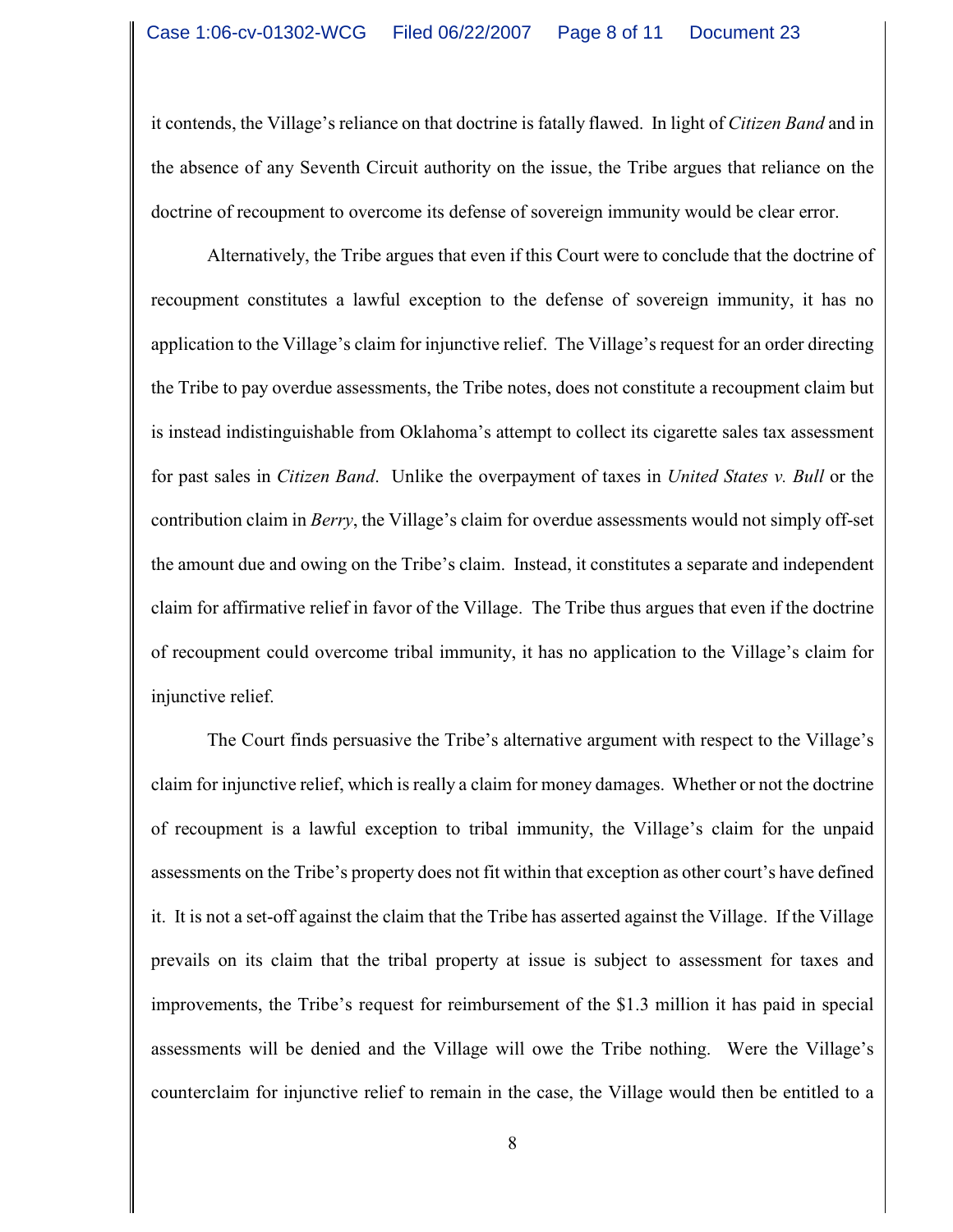judgment which would amount to an affirmative award of more than \$200,000 in damages. If, on the other hand, the Tribe prevails, the Village would have to reimburse the Tribe the full \$1.3 million the Tribe has paid in special assessments without any reduction for the amount the Village asserts is due and owing. Thus, the relief sought by the Village in its counterclaim for injunctive relief does not meet the third prong of the test for recoupment set out in *Berrey.* It is not a set-off against the Tribe's claim, but rather an amount separate from, and in excess of, the plaintiff's claim. It follows that the Village's counterclaim for injunctive relief is barred and must be dismissed.<sup>1</sup>

The same conclusion does not follow, however, with respect to the Village's counterclaim for declaratory relief. The relief sought by the Village in its request for declaratory relief is the mirror image of what the Tribe seeks. The Tribe has asked the Court to determine that the land it purchased is not subject to state laws authorizing a municipal government to assess property within its boundaries for taxes and public improvements; the Village asks the Court to determine that the Tribe's property is subject to such laws. The statute under which the Tribe seeks such relief, 28 U.S.C. § 2201, authorizes the court to "declare the rights and other legal relations of any interested party seeking such declaration, whether or not further relief is or could be sought." By invoking the jurisdiction of the Court to "declare the rights and other legal relations of the parties," the Tribe has expressly waived its immunity from suit as to that issue.

In *Rupp v. Omaha Indian Tribe*, 45 F.3d 1241 (8th Cir. 1995), the Eighth Circuit addressed this issue in the context of a quiet title action brought by an Indian tribe. The district court found against the Tribe and determined the title resided with the counterclaiming defendants. On appeal,

<sup>&</sup>lt;sup>1</sup>The fact that the Tribe is immune from the Village's counterclaim for the unpaid assessments does not leave the Village without a remedy in the event it ultimately prevails on the merits. Unpaid special assessments become a lien on the property against which they are levied and can be collected through foreclosure proceedings. *See* Wis. Stat. §§ 66.0703(13), 74.01(3), and 75.19.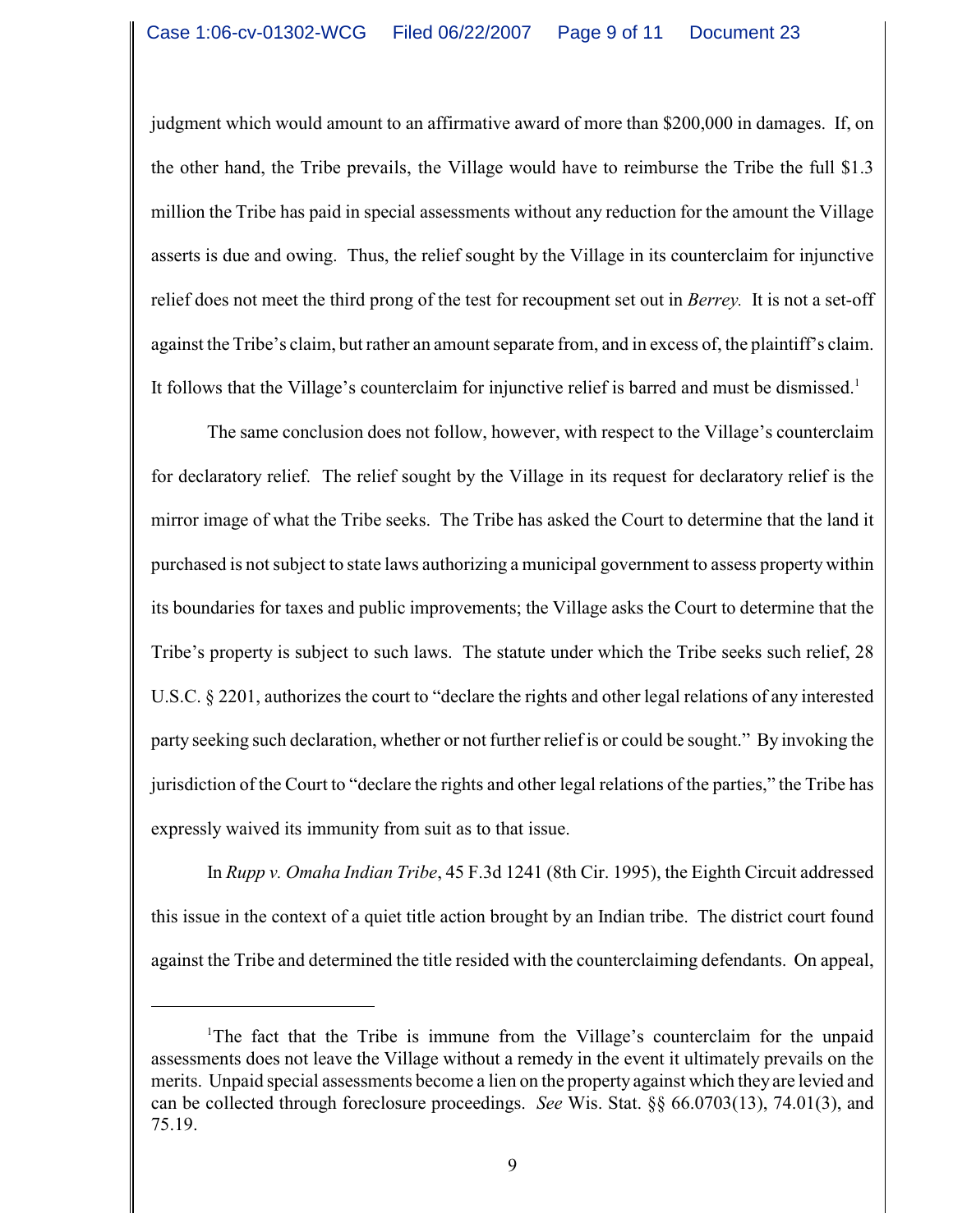the Tribe argued the district court lacked jurisdiction over the counterclaim because it did not waive its immunity. The Eighth Circuit rejected the Tribe's argument that it had not waived its immunity, stating:

. . . by initiating this lawsuit, the Tribe "necessarily consents to the court's jurisdiction to determine the claims brought adversely to it." F. Cohen, *Handbook of Federal Indian Law* 324 (1982);*see also United States v. Oregon*, 657 F.2d 1009, 1014 (9th Cir.1981). We will not transmogrify the doctrine of tribal immunity into one which dictates that the tribe never loses a lawsuit. *Oregon*, 657 F.2d at 1014. When the Tribe filed this suit, it consented to and assumed the risk of the court determining that the Tribe did not have title to the disputed tracts. Moreover, requesting equitable relief from the federal district court constitutes an appeal to the sound discretion of the court; that a tribe is the plaintiff is immaterial. *Jicarilla Apache Tribe v. Andrus*, 687 F.2d 1324, 1333 (10th Cir.1982). By requesting equitable relief, the Tribe consented to the district court exercising its equitable discretion to resolve the status of the disputed lands. To hold that the district court could exercise its discretion to quiet title in favor of the plaintiff (the Tribe) but not the defendant(Rupp and Henderson) would be anomalous and contrary to the court's broad equitable powers.

45 F.3d at 1245 ; *see also Wyandotte*, 200 F. Supp.2d at 1285 ("[B]y asking the court to quiet title, <sup>2</sup>

plaintiff necessarily submits for the court's consideration the question of whether defendants have

title to the land. This Court may not award the relief plaintiff seeks-a declaratory judgment quieting

title in the tribe-without also determining the quality of title held by defendants the Modeers.").

Likewise in this case. By invoking the jurisdiction of the Court to determine the rights of the respective parties over the land in question, the Tribe has expressly waived its immunity from the Village's claim for a determination in its favor on the same issue. To hold otherwise would "be anomalous and contrary to the court's broad equitable powers." *Rupp*, 45 F.3d at 1245. Neither

<sup>&</sup>lt;sup>2</sup>The *Rupp* court also held that the Tribe had waived its immunity from the damage claims of the defendants. But this holding was based on the fact that the Tribe not only filed a quiet title action against the defendants, but "affirmatively requested the district court to order the defendants to assert any claims in the disputed lands they possessed against the Tribe." 45 F.3d at 1244. No such request was made here.